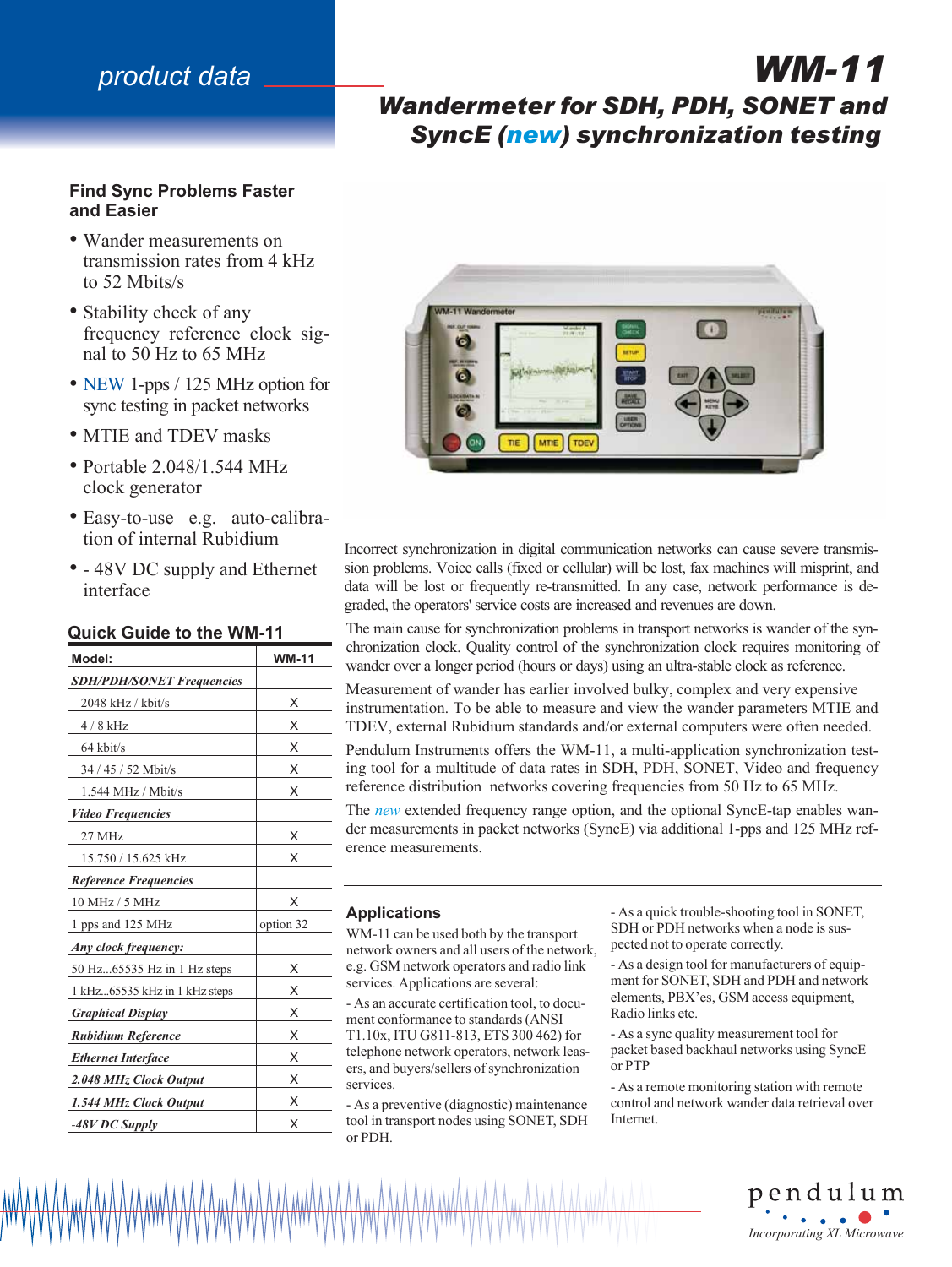### **Measures to Standard**

The WM-11 Wandermeter is designed to measure wander according to ITU- and ANSI-standards of various signals in SONET, SDH- or PDH-network nodes, with graphical presentation of TIE, MTIE and TDEV and comparison to standard masks e.g. PRC, SSU, SEC. It is possible to create user-defined masks, for new or changed standards, for easy recall of the operator during measurements.

WM-11 can measure both "absolute" and "relative" wander. In the first case the measured signal (clock or data) is compared to the ultimate stability of the internal Rubidium "atomic" clock or an external 10 MHz reference. In the second case, the relative wander between two signals, e.g. in- and outgoing E1-signal from a network element, is measured. This makes it possible to verify wander tolerance and the amount of "extra wander" created by the device under test.

## **Complete Unit**

The instrument is compact, lightweight and fully self-contained with a build-in Rubidium reference clock and a graphical display. There is no need to carry around an external frequency standard or a separate PC to make and view the measurement. A PCcable and  $120\Omega$  -to-75 $\Omega$  transformers are included as standard, to enable measurement on any kind of cable system, whether  $75\Omega$ unbalanced or  $120\Omega$  balanced.

WM-11 offers an Ethernet interface, a 1.544/ 2.048 MHz clock and a –48V DC voltage supply as standard.

## **Easy to Operate and Calibrate**

The unit is very easy to use and can even be operated by unskilled personnel. For standard measurements only a few keystrokes are required. Once the measurement is started, the WM-11 can be left unattended for automatic measurements. It stops automatically after set measuring time and can even delay its measurement start when required.

A fully automatic signal check informs the user whether he/she has connected the right signal from the rack.

On-line context-sensitive help is available, making the operator's manual obsolete.

The calibration and adjustment of the internal Rubidium clock is fully automatic and very easy to use. Just connect a known reference signal from a Cesium or a GPS-controlled Rubidium clock, enter the calibration mode of WM-11 and leave the unit over-night. Next morning, the WM-11 is perfectly adjusted, without any manual trimming involved.

The WM-11 is also easy to carry and transport, and includes e.g. side handles and a flight-proof transport case (extra accessory).

### **SyncE and PTP sync measurements**

The extended frequency range option (option 32) enables measurements on the basic 125 MHz clock in SyncE networks. The network clock is extracted from the network traffic using the optional SyncE-tap (option 31). The Sync-E tap can be inserted in the normal traffic flow, without affecting the network payload data.

In PTP synchronized networks, the option 32 enables precise wander measurements on 1-pps timing signals.

## **Working Principle**

The Pendulum Wandermeter contains a Rubidium Reference, and a special in-house developed Time Interval Error (TIE) measuring circuitry that phase compares the connected signal with the Rubidium reference. The WM-11 communicate its results to the user via a graphical display, and via an RS232-port or an Ethernet-port. See figure 1.

WM-11 operates in two different modes; local and remote.

### **Local Mode Operation**

During the measurement, the TIE-curve on the display is continuously updated. This mode is intended for automated diagnostics and/or faultfinding measurement "on-site", with direct visual feedback at any time. The sampling rate is approx. 1 Sa/s. The Wandermeter calculates and presents the MTIE or TDEV curves, and compares them to stored masks.

## **Remote (PC-controlled) Operation**

The WM-11 Wandermeter can be operated via RS232 or Ethernet, running the WanderView™ PC-SW. See figure 2. In this mode the Wandermeter acts a sampling front-end and transfers the TIE-values to the PC. Once you have installed the WM-11 at one network node location to perform measurements, you do not need to travel back to get the result. You can read the data, and start new measurements from anywhere using the Internet.

Sample speed is >30 TIE-values/s, and the storage is only limited by the PC. The PC-SW calculates and presents MTIE and TDEV curves, and compares to the defined masks. This mode is intended for verification of conformance to ETSI- or ANSI- standards. Multiple graphs can be displayed on-screen, and multiple masks can be applied.



*Figure 1: Block diagram of WM-11*



*Figure 2: WanderWiew screen, showing a TIE-curve (top) and a MTIE curve (bottom).*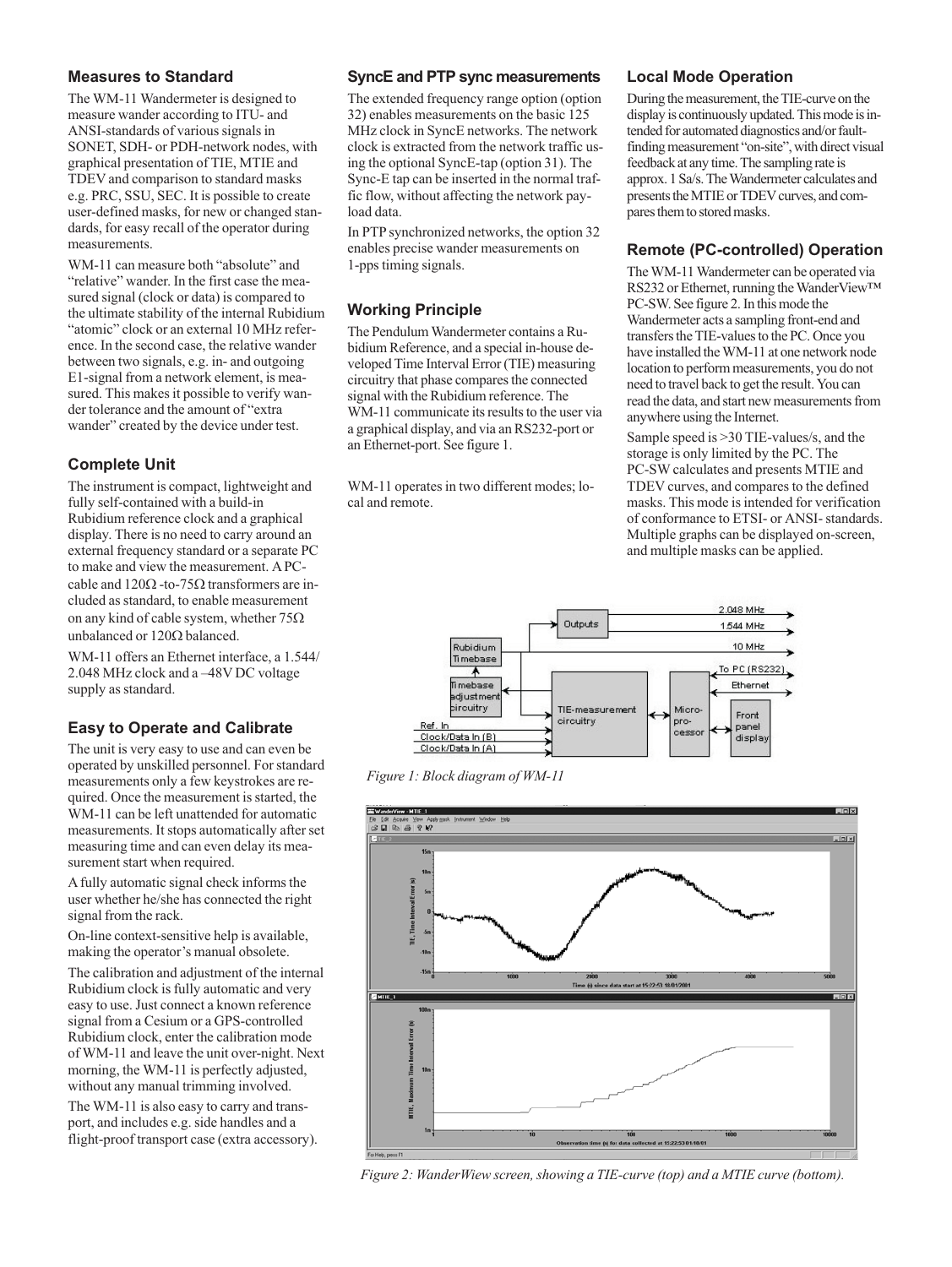# **WM-11 Specifications**

*Note: Specifications apply after 30 minutes of warm-up time*

#### **Operation Modes**

**Local:** The WM-11 Wandermeter operates stand-alone and measures the wander of a connected clock or data signal. Alternatively the differential phase (Time Interval) between two connected clocks or data signals is measured. During the measurement, the TIE curve is continuously updated on the display.

**Remote:** The WM-11 Wandermeter is controlled from a PC running the WanderView PC-software and measures the wander of a connected clock or data signal. During the measurement, the WM-11 Wandermeter acts as a sampling front-end. This mode has no limitation in sampling rate (<30 Sa/s) and number of stored samples. TIE is presented graphically on screen, in real-time, and current MTIE and TIE values are continuously displayed numerically.

### **Presentation Modes**

**TIE:** Time Interval Error is displayed and continuously updated in Local Mode operation.

**MTIE:** MTIE is calculated from the measured and stored TIE-values and displayed after completed measurement in Local Mode operation. **TDEV:** TDEV is calculated from the measured and stored TIE-values and displayed after complete measurements in Local Mode operation

## **Test Modes (MTIE and TDEV Masks)**

The internal Rubidium clock is used as reference in all modes except "Differential". Mask applies for MTIE and TDEV graphs.

| Draft:         | No mask                                                                     |
|----------------|-----------------------------------------------------------------------------|
| PRC/SSU/SEC:   | Masks for G811/G812/G813-clocks (ETS 300 462-3)                             |
| ANSI-standard: | DS1 and OC-N masks                                                          |
| Video:         | NTSC and PAL masks                                                          |
| User-defined:  | Any                                                                         |
| Differential:  | Relative Wander (TIE, MTIE and TDEV) between two<br>clocks or data signals. |

## **Signal Types – predefined**

1 pps (option 32)  $4$  kHz 8 kHz 64 Kbit/s 1.544 MHz 1.544 Mbit/s 2.048 MHz 2.048 Mbit/s 5 MHz 10 MHz 25 MHz (option 32) 27 MHz 125 MHz (option 32) 34 Mbit/s 45 Mbit/s 52 Mbit/s 15.750 kHz 15.625 kHz

#### **Clock Signal Types – user settable**

50 Hz to 65535 Hz in 1 Hz steps (from 1 Hz to 65535 Hz with option 32) 1 kHz to 65535 kHz in 1 kHz steps

Note: The signal under test must be a symmetrical clock-type signal

#### **Input Signal Characteristics**

| <i>Frequency:</i>   | 4 kHz, 8 kHz, 64 kbit/s, 1.544 MHz, 1.544 Mbit/s, 2.048<br>MHz, 2.048 Mbit/s, 10 MHz, 27 MHz, 34 Mbit/s, 45<br>Mbit/s, 52 Mbit/s, 15.750 KHz, 15.625 KHz (PAL) |
|---------------------|----------------------------------------------------------------------------------------------------------------------------------------------------------------|
| Amplitude:          | Inside $-5V+5V$                                                                                                                                                |
| <b>Signal Type:</b> | Symmetrical pulse (Clock signal)<br>Unsymmetrical repetitive pulse (Clock signal)                                                                              |
|                     | HDB3-coded data (Data signal)                                                                                                                                  |
|                     | AMI B8ZS, B3ZS (Data signal)                                                                                                                                   |

## **Time Interval Error (TIE)**

| Reference Clock:                      | Built-in Rubidium clock or an external 10 MHz clock<br>signal connected to Ext. Reference input                                                          |
|---------------------------------------|----------------------------------------------------------------------------------------------------------------------------------------------------------|
| <b>Measure Time:</b>                  | 30 min, 2h, 4h, 24h or continuously (local mode)                                                                                                         |
| <b>Local Mode Update Rate:</b>        |                                                                                                                                                          |
| 30 min, 2h, 4h:                       | approx. 1 Sa/s                                                                                                                                           |
| 24h:                                  | approx. $0.2$ Sa/s $(1$ Sa/6s)                                                                                                                           |
| Continuously:                         | 16000/time Sa/s; max. approx. 1 Sa/s. Data compression<br>after approx. 4h                                                                               |
| <b>Remote Mode Update Rate:</b>       |                                                                                                                                                          |
| Any Measure Time:                     | up to $30$ Sa/s                                                                                                                                          |
| Internal data storage                 |                                                                                                                                                          |
| Size:                                 | 16000 stored TIE values                                                                                                                                  |
| Type:                                 | Non-volatile storage                                                                                                                                     |
| <b>Measuring Time</b>                 |                                                                                                                                                          |
| Time:                                 | Short (30 min, 2h, 4h), long (24h) and continuous                                                                                                        |
| Start/Stop:                           | via START/STOP key.                                                                                                                                      |
| Warm-up Time:                         | Selectable delay before measurement starts, to allow the<br>instrument to warm-up properly; 0, 30 min, 4h or 24h.                                        |
| <b>Signal Check</b>                   |                                                                                                                                                          |
|                                       | <b>Measures and Displays the Following Parameters:</b>                                                                                                   |
|                                       | Signal type (Clock, Data or Unknown)                                                                                                                     |
|                                       | Frequency (for clock signals)                                                                                                                            |
|                                       | Pulse width (for data signals)                                                                                                                           |
|                                       | Voltage peak-peak (min. 120 mVp-p)                                                                                                                       |
| <b>Self Test</b>                      |                                                                                                                                                          |
| Power-up:                             | Test of critical digital functions                                                                                                                       |
| On Demand (user opt.):                | Test of the most digital funciton                                                                                                                        |
| Info                                  |                                                                                                                                                          |
|                                       |                                                                                                                                                          |
|                                       | A built in context sensitive help function gives guidance for all manual settings.                                                                       |
| <b>SAVE / RECALL</b>                  |                                                                                                                                                          |
| No. of Instrument Set-ups: 5          |                                                                                                                                                          |
| No. of Screen Images:                 | 3 (TIE, MTIE or TDEV)                                                                                                                                    |
| <b>Stored TIE-value Array:</b>        | 16k values (1 set)                                                                                                                                       |
| <b>Write Protection:</b>              | Saved set-up, screen image or TIE-value array can be<br>protected against accidental over-writing.                                                       |
| <b>Graph Display</b>                  |                                                                                                                                                          |
| <b>Display Modes:</b>                 | TIE, MTIE or TDEV                                                                                                                                        |
| <b>Vertical Scale:</b>                | Displayed TIE, MTIE or TDEV value in ns or ms.                                                                                                           |
|                                       | <b>AUTO</b> scaled                                                                                                                                       |
| <b>Horizontal Scale:</b>              | Real-time axis (TIE) or "t"- axis (MTIE/TDEV). AUTO<br>scaled (continuous measurement and differential test<br>mode) or fixed scaled (2h/24h full scale) |
| <b>No of Divisions:</b>               | $8x10$ (vert. x horiz.)                                                                                                                                  |
| Masks WM-11:                          | MTIE and TDEV masks according to selected test mode.                                                                                                     |
| <b>Clock / Data input A and B</b>     |                                                                                                                                                          |
|                                       | <b>BNC</b>                                                                                                                                               |
| Connector:                            |                                                                                                                                                          |
| Coupling:<br>Voltage Range:           | DC Coupled<br>$\pm 5.00V$                                                                                                                                |
| Sensitivity:                          | $60 \text{ mVpp}$                                                                                                                                        |
| Impedance:                            | 75 $\Omega$ , VSWR <2:1                                                                                                                                  |
| Maximum Input Voltage Without Damage: |                                                                                                                                                          |
|                                       | 12 Vrms up to 2 MHz, decreasing to 6 Vrms at 10 MHz.                                                                                                     |
| <b>Trigger Level:</b>                 | Auto- set via Signal Check. Can be manually adjusted.                                                                                                    |
| Range:                                | $\pm$ 5.00V, resolution 10 mV                                                                                                                            |
| <b>External Reference Input</b>       |                                                                                                                                                          |
| Connector:                            | <b>BNC</b>                                                                                                                                               |
| <b>Input Frequency:</b>               | 10 MHz                                                                                                                                                   |
| <b>Voltage Range:</b>                 | 0.5 Vrms to 12 Vrms                                                                                                                                      |
| Impedance:                            | approx. $500\Omega$                                                                                                                                      |
| Coupling:                             | AC coupled                                                                                                                                               |
| Max. Input Voltage Without Damage:    |                                                                                                                                                          |
|                                       | 30 Vrms up to 1 kHz, decreasing to 6 Vrms at 10 MHz.                                                                                                     |
|                                       |                                                                                                                                                          |